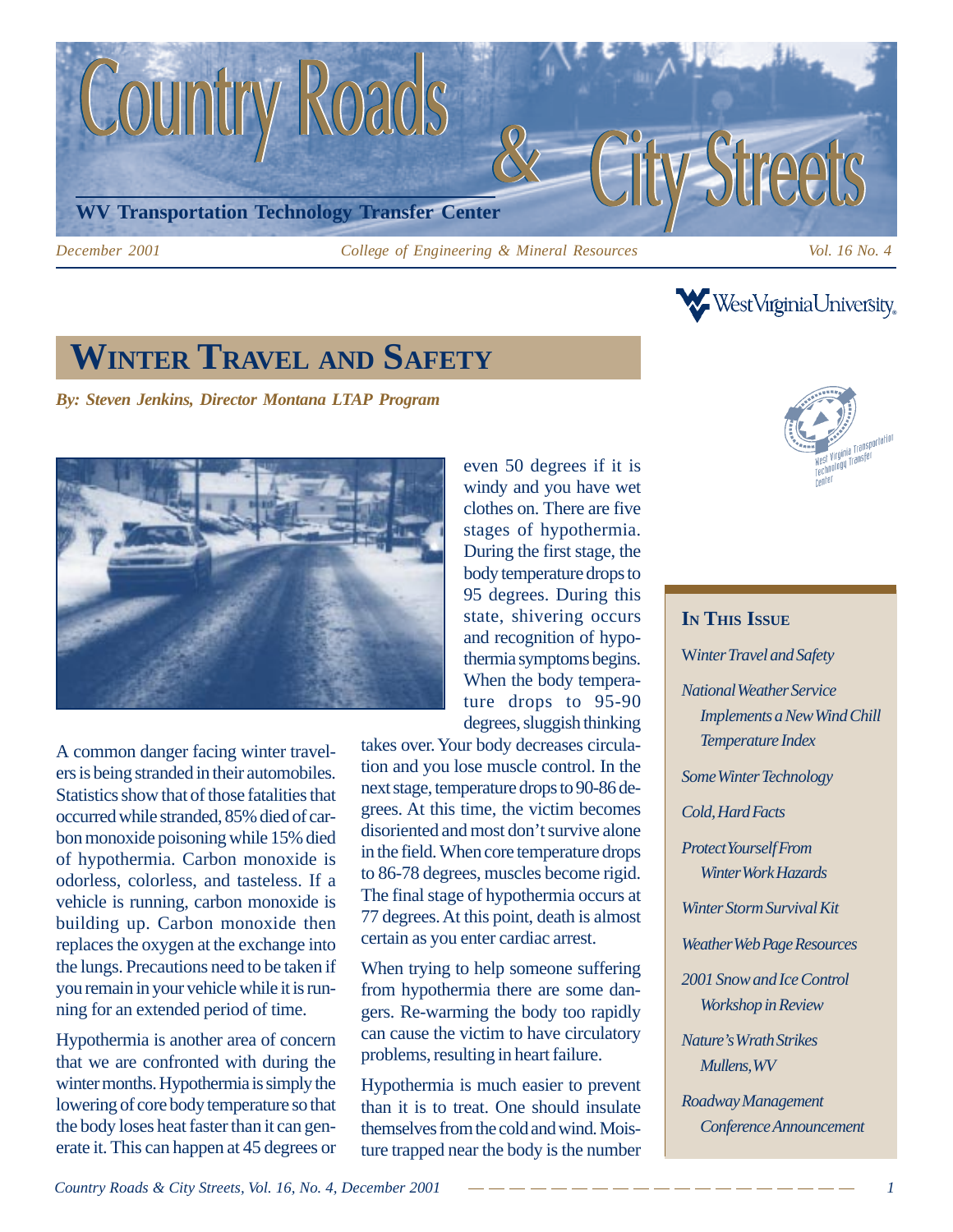*Country Roads and City Streets* is a quarterly publication of the West Virginia Transportation Technology Transfer Center (T2 Center). The purpose of this newsletter is to provide information that is beneficial to highway construction and maintenance personnel.

The material and opinions contained in this newsletter are those of the West Virginia Transportation Technology Transfer Center, and do not necessarily reflect the views of the Federal Highway Administration or the WV Department of Transportation. Material contained in *Country Roads and City Streets* is a combination of original and borrowed material. Every effort has been made to ensure the integrity and accuracy of this material. However, the WV T2 Center does not assume responsibility for any incorrect material.

one enemy. Drink warm fluids loaded with calories. Make sure that your body gets enough glucose, salt, and potassium to produce heat.

An excellent fabric to wear in the winter is wool. Wool absorbs as much as 30% of its weight without feeling wet to the touch. Cotton only absorbs about 8%. A single gram of wool gives off 27 calories of heat when it goes from dry to wet and is also naturally flame resistant.

Another important topic is that of frostbite. Frostbite is the result of frozen tissues. When frostbite first occurs, the skin will turn red. Later, it turns a pale gray or waxy white. The treatment of light frostbite is fairly simple. To treat light frostbite on the facial area, simply apply warm hands over the area. If the hands are the area that is affected, place the uncovered hands or fingers next to your skin in your armpits or stomach. A very common area for frostbite is the feet. To treat frostbite of this area, place bare feet under clothing and next to skin.

*Winter is upon us. Some of you may enjoy outdoor sports, and many may have no choice but to work in the extreme conditions of the outdoors. Just remember that prevention and early treatment are best.*

*If you have additional questions on this topic of winter travel and safety, please contact the WV T2 Center.*

*INSTRUCTOR - Steve Jenkins PE, Montana LTAP Director, has been teaching winter survival skills in Western states for 10 years. He has worked with law enforcement, search and rescue, fire departments, tribal governments and local agencies to ensure safe practices in winter operations. In his many years of travel, Steve has been required to use and perfect his winter survival skills, and has had to spend many cold winter nights outdoors or stranded in a vehicle.*

#### **5 STAGES OF HYPOTHERMIA**

| <b>Stage</b>         | <b>Characteristics</b>                                                                                                         | <b>Body Temp.</b>           |
|----------------------|--------------------------------------------------------------------------------------------------------------------------------|-----------------------------|
| Initial Symptom:     | Shivering (may become uncontrollable),<br>stage of recognition and self-help.                                                  | $95^{\circ}F$               |
| Second Stage:        | Sluggish thinking, irrational reasoning,<br>false feeling of warmth may occur.<br>Body cuts circulation, loses muscle control. | $95^{\circ} - 90^{\circ}$ F |
| Third Stage:         | Disoriented, stumbling, uncoordinated,<br>most don't survive alone in the field.                                               | $90^{\circ} - 86^{\circ}$ F |
| <b>Fourth Stage:</b> | Muscle rigidity, unconsciousness and<br>barely detectable signs of life.                                                       | $86^{\circ} - 78^{\circ}$ F |
| Fifth Stage:         | Death is almost certain. Cardiac arrest.                                                                                       | $77^{\circ}$ F              |
|                      |                                                                                                                                | and Below                   |
|                      | Each individual spends a different amount of time at each level.<br>If you reach level one, ask yourself:                      |                             |

1. Am I wet? Is it windy?

2. Are my body fuel reserves high?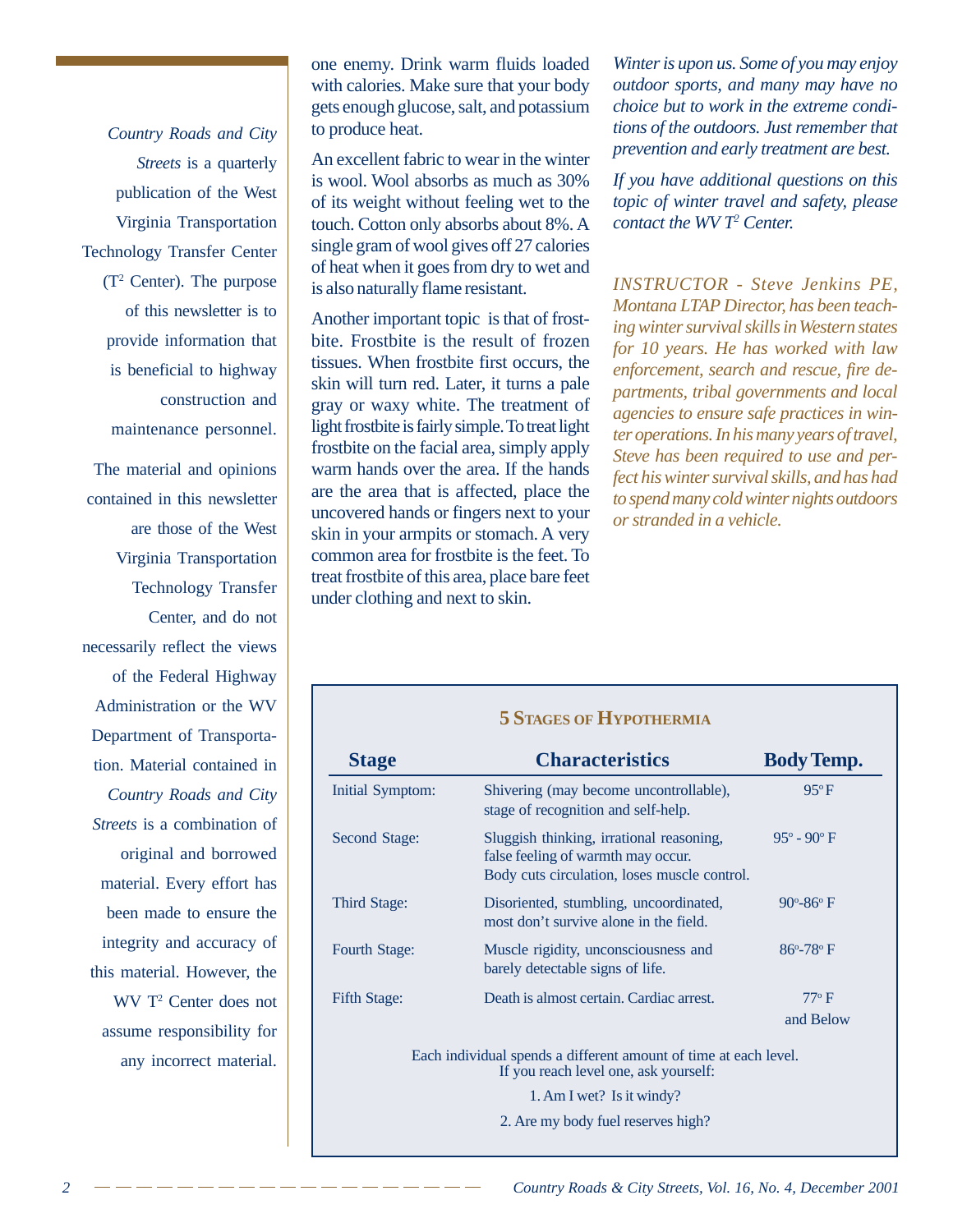# **NATIONAL WEATHER SERVICE IMPLEMENTS A NEW WIND CHILL TEMPERATURE INDEX**

On November 1, 2001, the National Weather Service (NWS) implemented a replacement Wind Chill Temperature (WCT) index for the 2001/2002 winter season. The reason for the change was to improve upon the current WCT Index used by the NWS and the Meteorological Services of Canada (MSC, the Canadian equivalent of the NWS), which was based on the 1945 Siple and Passel Index.

For over a year, there has been discussion within the NWS and MSC about updating the WCT. During the Fall of 2000, the Office of the Federal Coordinator for Meteorological Services and Supporting Research (OFCM) formed a special group consisting of several Federal agencies, MSC, the academic research community (Indiana University-Purdue University in Indianapolis (IUPUI), University of Delaware, and University of Missouri), and the International Society of Biometeorology to evaluate the existing wind chill formula and make necessary changes to improve upon it. The group is called the Joint Action Group for Temperature Indices (JAG/TI) and is chaired by the NWS. The goal of JAG/TI is to internationally upgrade and standardize the index for temperature extremes (e.g. Wind Chill Index).

After the October 2000 and February 2001 meetings, the JAG/TI reached agreement on a new wind chill formula, discussed a process for scientific verification of the new formula, and developed plans for implementation of the new formula. The new WCT index was presented at the JAG/TI meeting in Toronto, Canada, on August 2, 2001.

The new formula made use of advances in science, technology, and computer modeling to provide a more accurate, understandable, and useful for calculating the dangers from winter winds and



freezing temperatures. In addition, clinical trials have been conducted and the results of those trials have been used to verify and improve the accuracy of the new formula.

Standardization of the WCT Index among the meteorological community is important, so that an accurate and consistent measure is provided and public safety is ensured. Our goal was to implement the new wind chill formula in Canada and the United States during the same time frame in order to have a consistent WCT Index for North America.

Specifically, the new WCT index will:

- use calculated wind speed at an average height of five feet (typical height of an adult human face) based on readings from the national standard height of 33 feet (typical height of an anemometer);
- be based on a human face model;
- incorporate modern heat transfer theory (heat loss from the body to its surroundings, during cold and breezy/windy days);
- lower the calm wind threshold to 3mph;
- use a consistent standard for skin tissue resistance; and

• assume no impact from the sun (i.e. clear night sky).

The new formula was incorporated into the latest software build installed on the NWS Advanced Weather Interactive Processing System (AWIPS) on November 1, 2001.

In 2002, adjustments for solar radiation (i.e. the impact of sun) for a variety of sky conditions (sunny, partly sunny and cloudy) may be added to the calculation model.

*Article and Chart reprinted Courtesy of the National Weather Service/NOAA*

To access this information, visit the National Weather Service Wind Chill web page at:

http://205.156.54.206/om/ windchill/index.shtml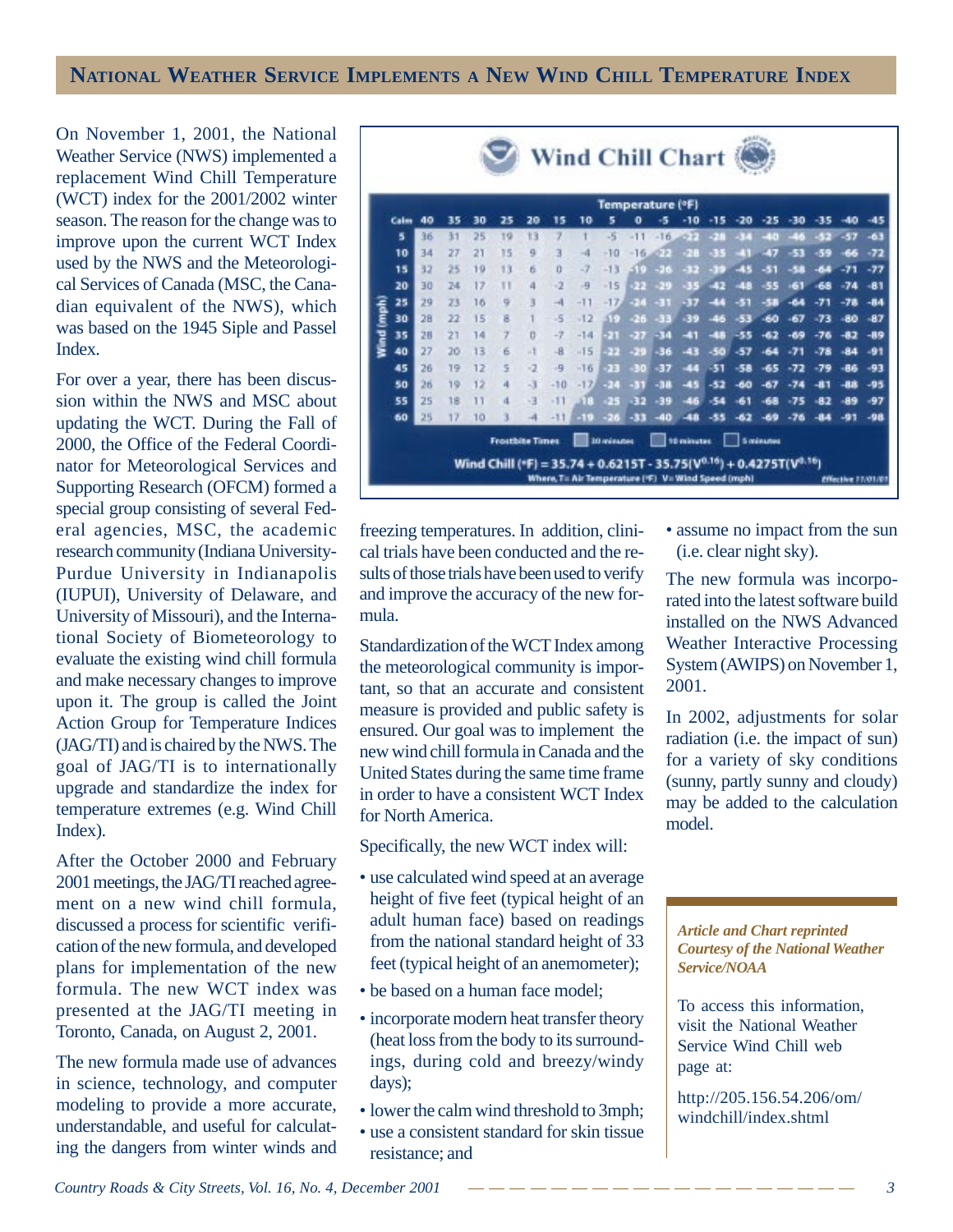#### **WV T2 ADVISORY BOARD**

*Robert Amtower* **WVDOT Burlington, WV**

*Kevin Burgess* **FHWA Charleston, WV**

*Michael DeMary* **Public Works Director Fairmont, WV**

*Bob Gordon* **Region 9 Planning and Development Council Martinsburg, WV**

*Ed Grace* **Public Works Weirton, WV**

*Kathy Holtsclaw* **WVDOT Charleston, WV**

*Terry Hough* **City Engineer & Public Works Director Morgantown, WV**

*Jack Justice* **FHWA Charleston, WV**

*Marvin Murphy* **WVDOT Clarksburg, WV**

*Pat Parsons* **WV Asphalt Pavement Association Charleston, WV**

*Buddy Shreve* **Public Works Director Philippi, WV**

*Mike Skeens* **Interstate Traffic Control Huntington, WV**

*Rodney Welder* **WVDOT Charleston, WV**

*Donald Williams* **WVDOT Clarksburg,WV**

*Gary Winter* **WV Governor's Highway Safety Program Charleston, WV**

# **SOME WINTER TERMINOLOGY**

*What to Listen For...*

#### **WINTER STORM WATCH:**

Severe winter conditions, such as heavy snow and/or ice, are possible within the next day or two. Prepare now!

**WINTER STORM WARNING:** Severe winter conditions have begun or are about to begin in your area.

#### **BLIZZARD WARNING:**

Snow and strong winds will combine to produce a blinding snow (near zero visibility), deep drifts, and life-threatening wind chill. Seek refuge immediately!

#### **WINTER WEATHER ADVISORY:**

Winter weather conditions are expected to cause significant inconvenience and may be hazardous. If caution is exercised, these situations should not become life- threatening. The greatest hazard is often to motorists.

#### *Snow*

**FLURRIES** - Light snow falling for short durations. No accumulation or light dusting is all that is expected.

**SHOWERS** - Snow falling at varying intensities for brief periods of time. Some accumulation is possible.

**SQUALLS** - Brief, intense snow showers accompanied by strong, gusty winds. Accumulation may be significant. *Snow squalls are best known in the Great Lakes region.*

**BLOWING SNOW** - Wind-driven snow that reduces visibility and causes significant drifting. Blowing snow maybe snow that is falling and/or loose snow on the ground picked up by the wind.

**BLIZZARD** - Winds over 35 mph with snow and blowing snow reducing visibility to near zero.

> *Source: National Weather Service Web site: A Guide to Survival ; U.S. Department of Commerce: NOAA, NWS, Warning and Forecast Branch, Nov. 1991 Reprinted with permission*

# **COLD, HARD FACTS**

## **Here are some of the physiological changes that happen in your body when it's exposed to the cold:**

- Frostbite literally is your tissue freezing. Ice crystals form between cells and cause the affected area to turn white and cold.
- When your body's core temperature of 98.6 degrees lowers even just 3.6 degrees, you'll experience symptoms like lethargy, shivering, mental confusion and decreased motor function. When the body temperature falls below 90 degrees, humans run the risk of heart failure.

*-Adapted from Occupational Health & Safety Included in LTAP Matters,Vol.19 No. 1 Montana's Local Technical Assistance Program Newsletter.*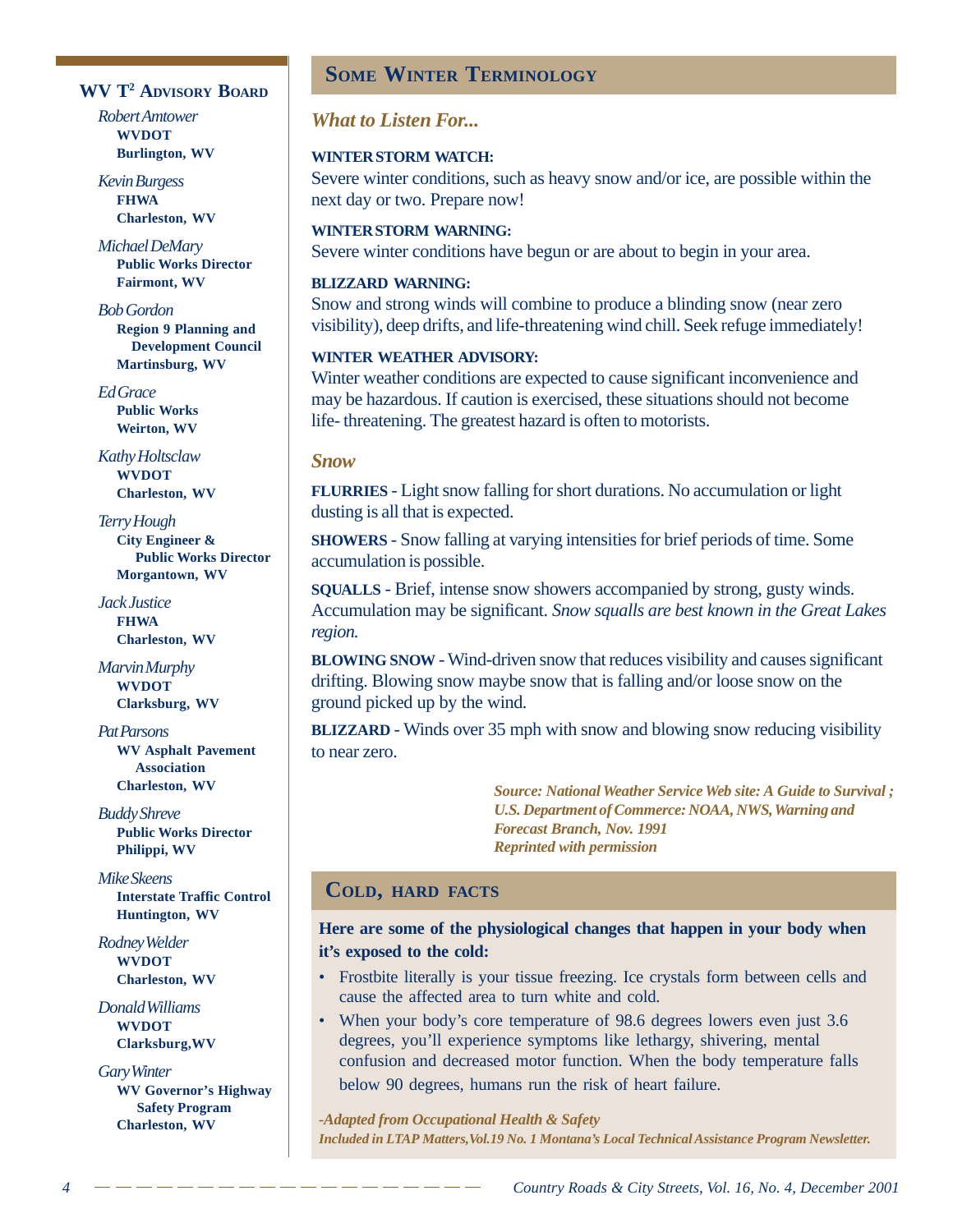# **PROTECT YOURSELF FROM WINTER WORK HAZARDS**



When you work in the cold, your body uses 60 percent of its fuel just to keep itself warm. Because of this, you can tire more easily than you notice. As you get more tired, you're more prone to the dangers of winter weather-hypothermia, frostbite and poor awareness. Here's how to protect yourself:

**Acclimate to the cold.** Before you launch fully into outside work, give your body a chance to get used to the cold.

Take enough breaks. Take turns with a co-worker on being outside. As one person tries to warm up, the other is outside working.

**Wear layers.** The Occupational Safety and Health Administration recommends that workers wear three specific layers of clothing to stave off the cold and wet:

- 1. An outer layer that serves as a windbreaker, but allows for ventilation.
- 2. A second layer that absorbs sweat and still insulates.
- 3. A third layer close to the skin that is thinner and allows for ventilation.

**Get extra protection for hands and head.** Your mother was right to make you wear a hat in the winter. It can help retain the 40 percent of body heat that otherwise would escape from your head.

**If you have to wear a hard hat, use a hard-hat liner that covers your ears, cheeks, and chin.** Always wear the proper hand gloves. Make sure they're neither too small, which can further restrict blood flow to your fingers, or too large, which can get caught in machinery.

**Insulate your feet.** In addition to wearing warm woolen socks, use insulating muffs around your ankles and over the top of your work shoes.

> *Source: First Draft, January 2001 Included in LTAP Matters, Vol 19, No. 1, Montana's Local Technical Assistance Program Newsletter. Reprinted with permission.*

## **CENTER STAFF & CONTACT INFORMATION**

**WV Transportation Technology Transfer Center West Virginia University PO Box 6103 Rm. 651 and 653-B Morgantown, WV 26506-6103**

**Phone: (304) 293-3031 x 2612 Fax: (304) 293-7109 www.cemr.wvu.edu/~wwwtt/**

#### **STAFF**

Dr. Ronald Eck, P.E. **Director (304) 293-3031 x 2627 reck@wvu.edu**

Michael Blankenship, P.E. **Program Manager (304) 293-3031 x 2629 mblanken@wvu.edu**

#### Kim Carr

**Public Relations Specialist (304) 293-3031 x 2612 kcarr@wvu.edu**

Andrew Morgan, E.I. **Technical Assistant (304) 293-3031 x 2662 amorga10@wvu.edu**

Sandy Wotring **Administrative Assistant (304) 293-3031 ext. 2630**

Bill Wyant **Senior Volunteer wwyant@hsc.wvu.edu**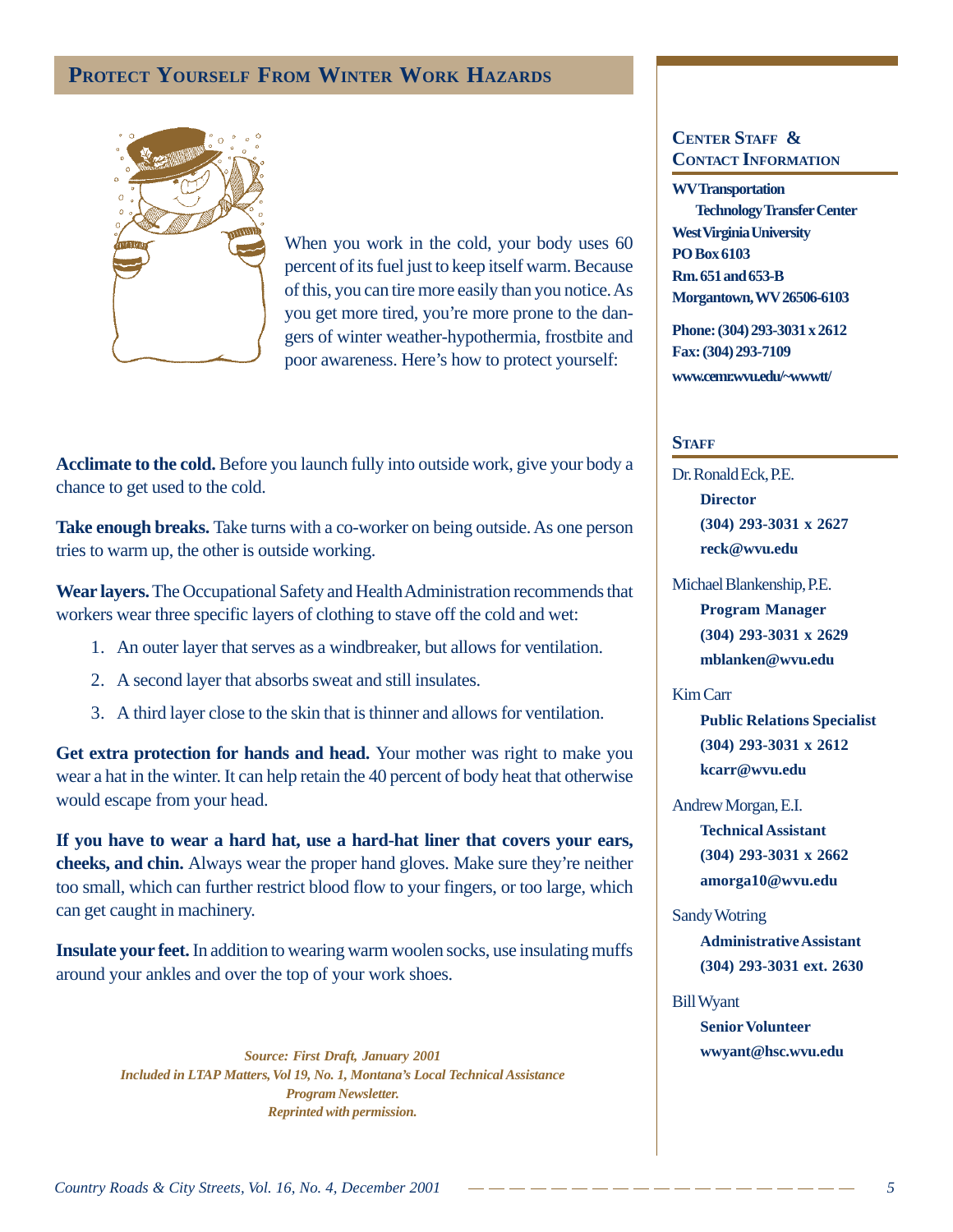# **WINTER STORM SURVIVAL KIT**

| In cars and trucks                                                                       |                                                            |  |        |                                                                                    |
|------------------------------------------------------------------------------------------|------------------------------------------------------------|--|--------|------------------------------------------------------------------------------------|
| Plan your travel and check the latest weather reports to avoid the storm!                |                                                            |  |        |                                                                                    |
| Fully check and winterize your vehicle before the winter season begins.                  |                                                            |  |        |                                                                                    |
| Carry a WINTER STORM SURVIVAL KIT:                                                       |                                                            |  |        |                                                                                    |
| blankets/sleeping bags;                                                                  |                                                            |  |        |                                                                                    |
| flashlight with extra batteries;                                                         |                                                            |  |        |                                                                                    |
| first-aid kit;                                                                           |                                                            |  |        |                                                                                    |
| knife;                                                                                   |                                                            |  | $\ast$ |                                                                                    |
| high-calorie, non-perishable food;                                                       | $\ast$                                                     |  |        |                                                                                    |
| extra clothing to keep dry;                                                              |                                                            |  |        |                                                                                    |
| a large empty can and plastic cover with tissues and paper towels for sanitary purposes; |                                                            |  |        |                                                                                    |
| a smaller can and water-proof matches to melt snow for drinking water;                   |                                                            |  |        |                                                                                    |
| sack of sand (or cat litter);                                                            |                                                            |  |        | ☀                                                                                  |
| shovel;                                                                                  |                                                            |  |        |                                                                                    |
| windshield scraper and brush;                                                            |                                                            |  |        |                                                                                    |
| tool kit;                                                                                |                                                            |  |        |                                                                                    |
| tow rope;                                                                                |                                                            |  |        |                                                                                    |
| booster cables;                                                                          |                                                            |  |        |                                                                                    |
| water container;                                                                         | ₩                                                          |  | $\ast$ |                                                                                    |
| compass and road maps.                                                                   |                                                            |  |        |                                                                                    |
| Keep your gas tank near full to avoid ice in the tank and fuel lines.                    |                                                            |  |        |                                                                                    |
| Try not to travel alone.                                                                 |                                                            |  |        | $\ast$                                                                             |
| Let someone know your timetable and primary and alternate routes.                        |                                                            |  |        |                                                                                    |
|                                                                                          | Commerce NOAA, NWS, Warning and Forecast Branch, Nov. 1991 |  |        | Source: National Weather Service Web site: A Guide to Survival; U.S. Department of |

# **WEATHER WEB PAGE RESOURCES**

#### http://www.nws.noaa.gov/

NATIONAL WEATHER SERVICE – The National Weather Service is the primary source of weather data, forecasts and warnings for the United States. Television weathercasters and private meteorology companies prepare their forecasts using this information. The NWS is the sole United States official voice for issuing warnings during life-threatening weather situations.

*Reprinted with permission*

http://www.weather.com/

The web page of The Weather Channel

http://www.accuweather.com

The web page of AccuWeather

Two additional resources to check for weather in your region or areas you are planning to travel.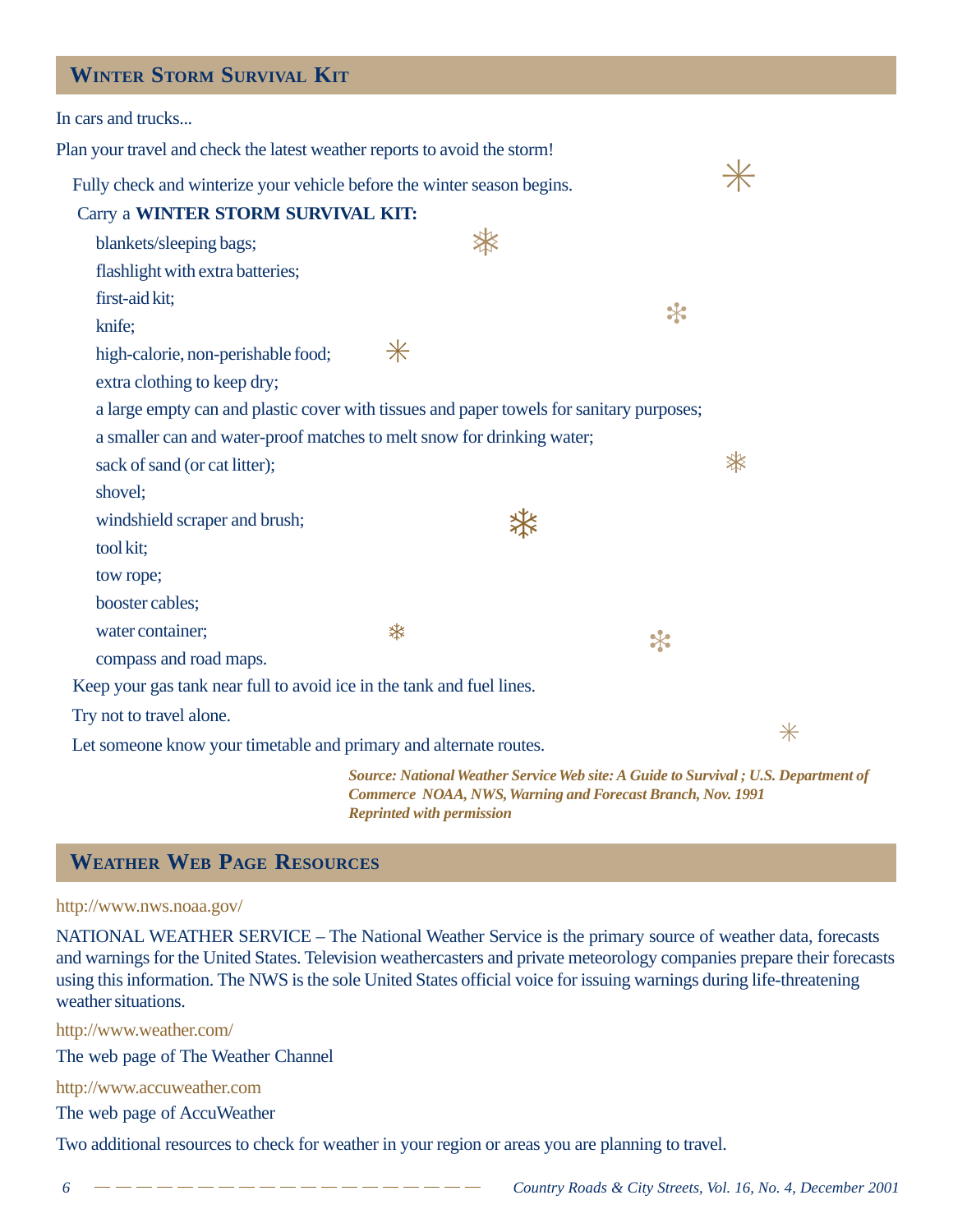# **2001 SNOW AND ICE CONTROL WORKSHOP IN REVIEW**

October 3, 2001, was the date of the 2001 Snow and Ice Control Workshop. This year's workshop had a nice combination of classroom sessions and several pieces of equipment on display. Of course, participants were able to enjoy some down home cooking fixed by Jackson's Mill - No one left hungry!

Sixty attendees, consisting largely of municipal transportation employees, attended this day workshop. The T<sup>2</sup> Center was fortunate to have Alan Gesford as our key presenter. Alan is a Training Engineer in the Pennsylvania Local Roads Program, and personally has several year of experience as a Public Works Director in York and Lancaster, PA.

The first session of the program began with Alan discussing the topic of Public Relations for Winter Operations. This is an issue that always needs to be stressed. Alan discussed different media to use, such as radio and newspapers. He also discussed the importance of being proactive and informing the public anytime your department is implementing a new practice. For instance, some de-icers look like water. Educate your public about these materials, and you'll save yourself a lot of phone calls from angry citizens wondering why you are putting water on an icy road!

 In the afternoon, Alan focused on Equipment, Operations, and Materials. This session highlighted proper salt storage, pre-wetting materials, and anti-icing strategies, among other things.

Attendees also had the chance to get a hands-on look at actual snow removal equipment. Mike DeMary of the Fairmont Public Works Department brought the city's four-wheeler, which is equipped with a plow, spreader box, and spray unit. This vehicle is used for clearing the city's sidewalks along the streets and on several bridges. Clearing these sidewalks allows

the Public Works Department to provide a safer walking environment for all pedestrians.

Sam Gallo of the Clarksburg Public Works Department brought one of the city's snow removal trucks that was equipped with a liquid spray unit. The City of Clarksburg uses this spray unit to treat their roads with natural salt brine

Bill Rumble of the Morgantown Public Works Department brought the city's renovated fire engine, which is converted in the winter to carry a brine tank and spreader. This engine is a year round service vehicle that is used during the other seasons for carrying guardrail, pipe and other maintenance supplies.

Jeff Balyeat of Snow Equipment Sales Inc. displayed a truck bed spreader. This piece of equipment attaches to a regular size pick-up truck and can be used to help increase the number of spreader units.

Next year, the WV T<sup>2</sup> Center is work**ing with the Federal Highway Administration and the WV Department of Transportation to host the 2002 Eastern Winter Road Maintenance Symposium and Equipment Expo. This is a huge event that incorporates one day of sessions with three separate tracks- Managers Track, Operator Track, and General Track. In addition to these sessions, over 100 vendors exhibit their materials and equipment. So, mark your calendars for September 4 and 5! You don't want to miss this event. In order to be able to exhibit all of the large equipment, this event is being held at the Charleston Civic Center.**



*Mike Blankenship and Alan Gesford check out the City of Fairmont's four-wheeler.*



*City of Clarksburg's sprayer unit.*



*A steady stream of a de-icing agent can be applied to sidewalks or roadways.*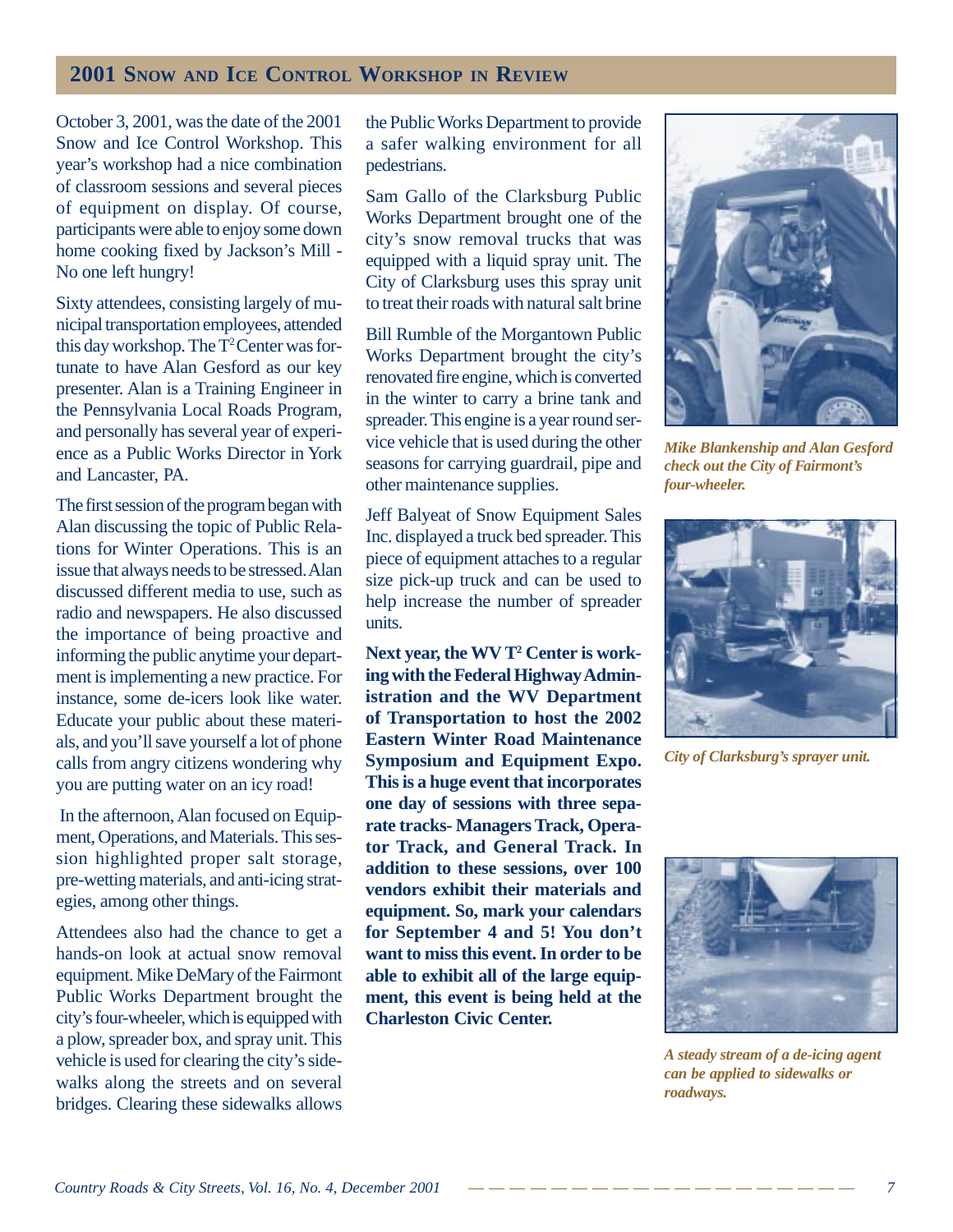# **NATURE'S WRATH STRIKES MULLENS WV**

This has been a very difficult and trying year for the entire nation. In addition to the terrorist attacks of September 11, 2001, many areas of the United States have also been ravaged by severe natural catastrophes, including flooding, fires, and tornadoes. One such area was the WV community of Mullens. This community was the victim of not one, but two floods, the second of which was the worst flood in recorded history to hit Mullens.

Terry Hough, City Engineer and Public Works Director of Morgantown, WV, and a member of the T<sup>2</sup> Advisory Board, sent a copy of the following journal kept by a city employee who traveled to Mullens to assist with the flood cleanup. This is a very compelling look at the emotional and physical toll that coincides with any disaster. More importantly though, it reminds us that we can lean on others in our times of need and that while, at first, cleanup and life after a disaster seem impossible, it is possible. Often the individuals and communities who have faced these tragedies come out even stronger and better than before.

The following is a journal kept by Rod Squires, an employee of the City of Morgantown, detailing seven days of flood cleanup in the WV Community of Mullens.

The photos are by Mullens resident, John Carr. More photos and details of the devastating flooding and recovery efforts can be found at the following web site: *http://web.mountain.net/~carrpool/flood2.htm*. The Center extends a special "Thank You" to John for granting permission to reprint these photos.

July 13, 2001 Tríp to Mullens, West Vírgínía Rod Squíres- Truck 180 John Schumber- Truck 163

# July 13, 2001

Departed Morgantown City Hall around 10:30 and arrived at Mullens, WV at 2:30 pm. Went to Cíty Hall of Mullens and talked to Serrínía Bowlíng. She put us haulíng ríght away. Rod and John usíng Truck 163 and 180. Worked to 8:00 PM on the haulíng. We both made about 35 loads each. It was a short haul. It was a good day. A long day.



*Floating house-top on the Slabfork at Moran Avenue.*

# 1uly 14, 2001

Today was a long day. Most Mullens Cíty Workers díd not show up. John and I worked on Maín Street. I got to use a new John Deere skíd loader to load John all day. Truck 180 got a flat tíre. There ís a man who fíxes tíres all day long. Fuel ís real hard to fínd. We díd fínd 16 gallons.

# 1uly 15, 2001

Sunday we had the day off. The town went to church to give thanks for not dyíng. Theír church ís gone. They all wíll go to Beckley. Thís ís the first day of rest they have had for a week straight. There is still no water, electric or phone. Even after a week the town is in real bad condition.



*Torn-up streets near City Hall.*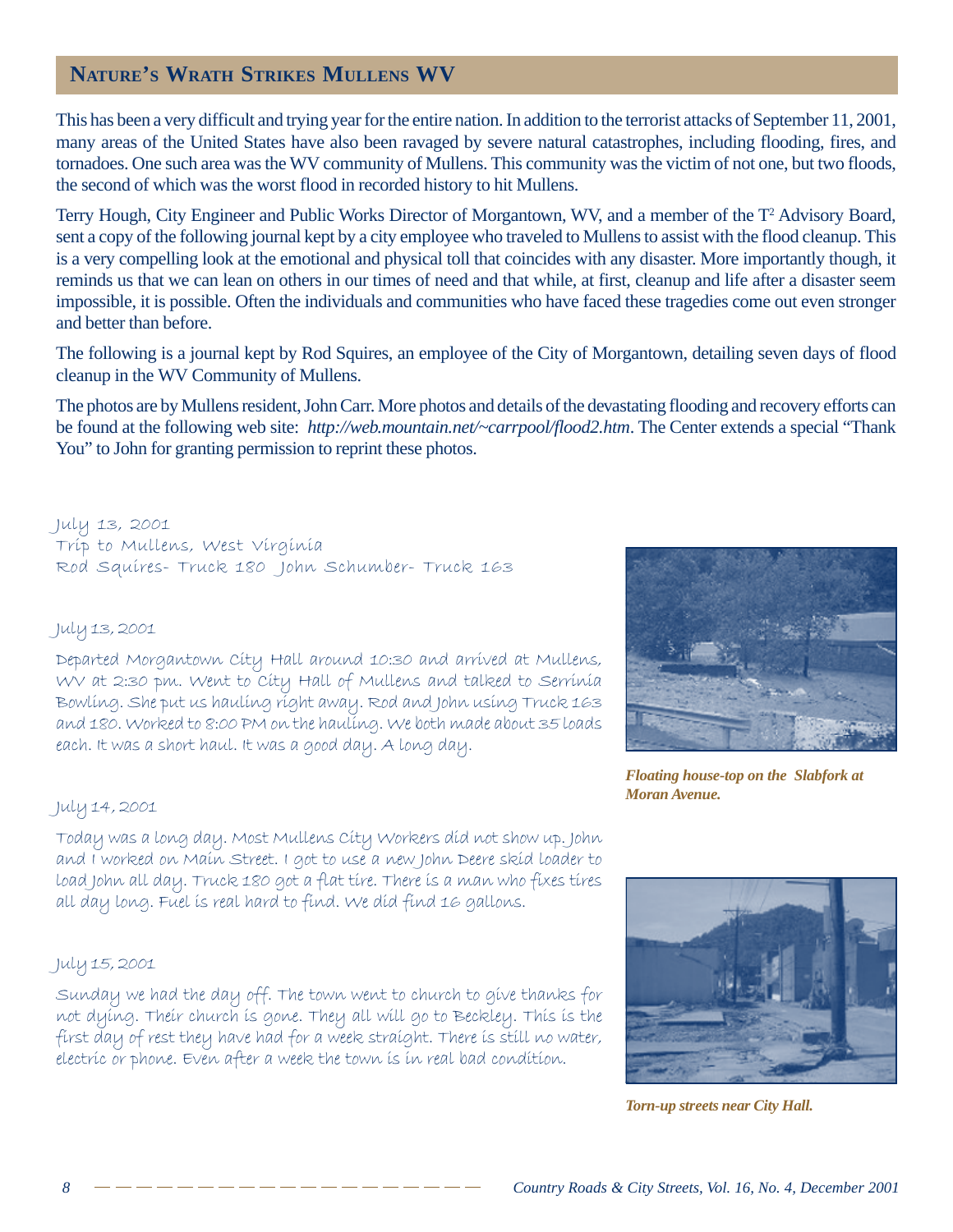# 1uly 16, 2001

Today was a líttle dífferent kínd of day. We hauled out of town today. We worked with contractors today and not the city workers. It was a very dirty day. The trucks are not white....they are brown. Fuel is still hard to get. The Red Cross is still feeding the town of Mullens. The state troopers take care of traffic and not people and their homes now. I don't think town will ever be ríght.

# July 17, 2001

On thís day, Tuesday, ít díd not start out very good. John got me up at 5:30 to take hím to the hospítal. He could not breathe. It has been so dusty ín Mullens that John had breathed ín some bad dust that swelled hís throat. Thís was a very long day. We worked outsíde of town today. The town looks líke a ghost town wíth people. We made about 35 loads each. I díd fínd about 39 gallons of fuel at thís líttle statíon. I hope ít ís really fuel. I wíll be glad to go home.



*8/21/01- Flood Recovery Continues.*

# July 17, 2001

Today we went to another part of town. Just when you think you've seen it all, it gets worse. The water got over top of these houses. We worked at the Cíty garage. There were cars and trucks stíll ín the creek. Some were cíty worker's trucks. I watched a woman walk ínto her house wíth a foot of mud ín her home. We hauled ínto town about 40 loads each. Bugs are real bad today. Instead of dust, ít was mud. It had raíned all níght the níght before.

#### *Progress is being made on replacing the Davis Street Bridge crossing Slab Fork Creek, near the caution light in West Mullens.*

# 1uly 19, 2001

Today was one of the hardest days yet. We helped people get their stuff out of theír houses. They all had níghtmare storíes about beíng trapped ín theír houses by water. We worked late to help as many as possíble. Everyone was so thankful. Thís was a very sad day for me. Not one day has gone by that I almost díd not cry.

# 1uly 20, 2001

I'm glad to see this day come. The final DAY has come. We went back to Mullens to haul a few loads and píck up the bíg truck. I felt so bad for the people of Mullens. The town will never be the same. Most small shops are gone for good.

1 will never forget the town of Mullens.



*Picture taken 9/20/01 showing completed concrete work and reframing of Dr. Barit's office.*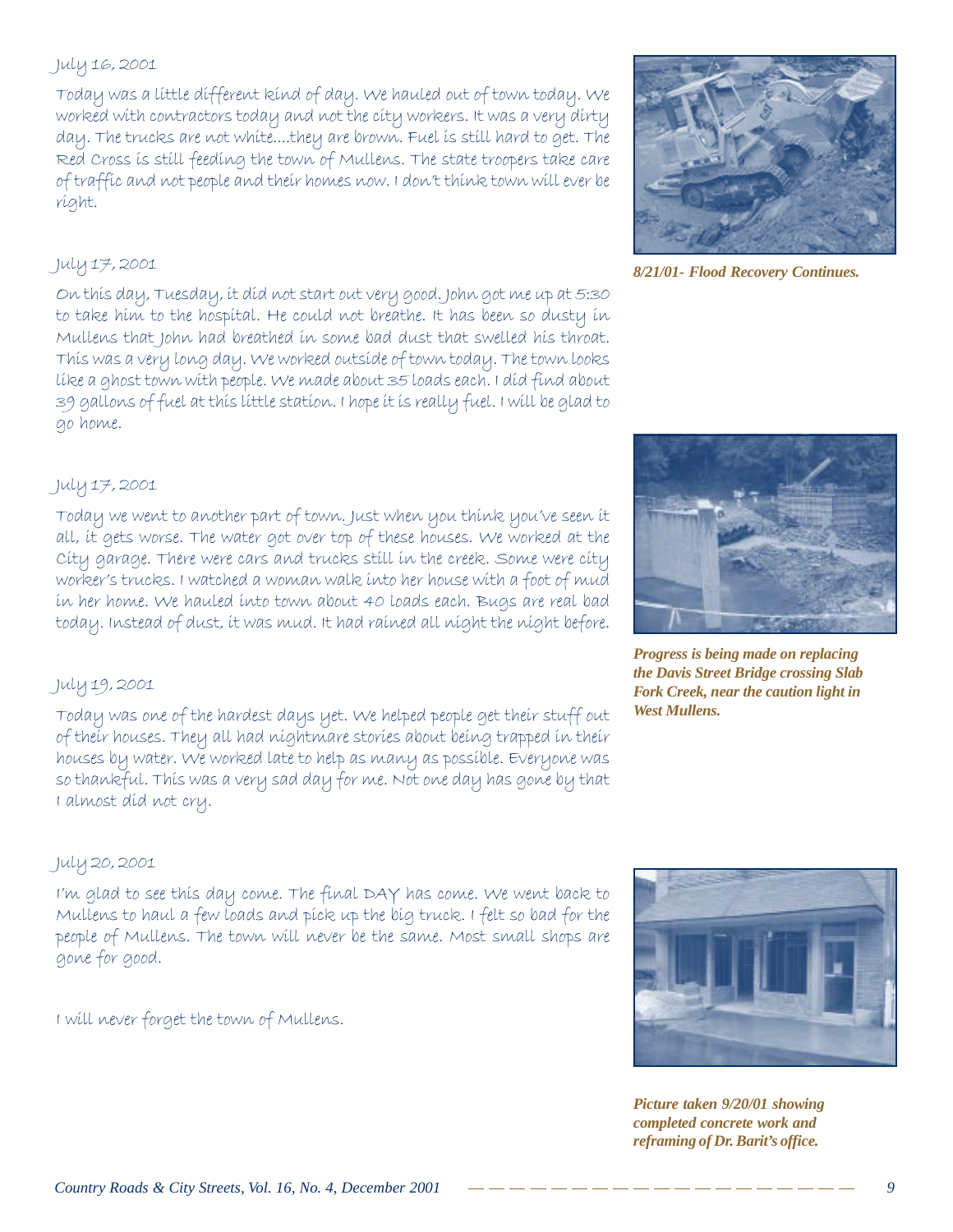# **2002 SCHEDULED ROADS SCHOLAR 1 COURSES**

#### Moundsville Course Dates

#### **January 22**

- Risk Management / Tort Liability
- Dealing with People / Successful Supervision

#### **January 29**

- Winter Maintenance
- Equipment Operation and Worker Safety

#### **February 5**

- Asphalt Roads: Common Maintenance Problems
- Drainage: The Key to Roads That Last

#### **February 12**

- Work Zone Traffic Control
- Control of Utility Cuts

#### **February 19**

- Signs and Markings
- Use of Automatic Traffic Counting Equipment

#### Princeton Course Dates:

#### **January 23**

- Risk Management / Tort Liability
- Dealing with People / Successful Supervision

#### **January 30**

- Winter Maintenance
- Equipment Operation and Worker Safety

#### **February 6**

- Asphalt Roads: Common Maintenance Problems
- Drainage: The Key to Roads That Last

#### **February 13**

- Work Zone Traffic Control
- Control of Utility Cuts

#### **February 20**

- Signs and Markings
- Use of Automatic Traffic Counting Equipment

# **UPCOMING EVENTS**

# 2002 Roadway Management Conference Virginia Beach, VA, March 11-13

# **TRB**

Washington, D.C., January 13- January 17, 2002

2002 Eastern Winter Road Maintenance Symposium and Equipment Expo Charleston, WV, September 4-5

*If you have an event you would like added to our listings, please contact Kim at the WV T2 Center.*

# **ROADWAY MANAGEMENT CONFERENCE ANNOUNCEMENT**

# **Roadway Management Conference March 11-13, 2002, Virginia Beach, Virginia**

It's Virginia's turn to host the Annual Roadway Management Conference, which will be held on March 11-13, 2002, at the beautiful Cavalier Hotel in Virginia Beach. The conference is intended to provide a broad array of useful technical sessions that will give elected and appointed officials, managers, engineers, technicians, supervisors, contractors, and suppliers the knowledge and information that they need to operate, construct, and maintain their transportation network. In addition, we will have pre-conference workshops, vendors displaying the latest transportation technology and products and live demos. With over 20 technical sessions, there is sure to be something for everyone. You may find it useful to have several people from your agency to attend because this would make it possible for different individuals to attend different breakout sessions, which will, of course, be held simultaneously. Please plan to attend. A conference registration from and preliminary program will be mailed out in the next few weeks.

# **Location**

The conference will be held at the Cavalier Hotel on the oceanfront at 42nd Street in Virginia Beach. The room rate will be \$55 if reservations are made prior to February 18, 2002. You must mention that you are attending the Roadway Management Conference to receive this special rate. Reservations may be made by calling (800) 466-8199.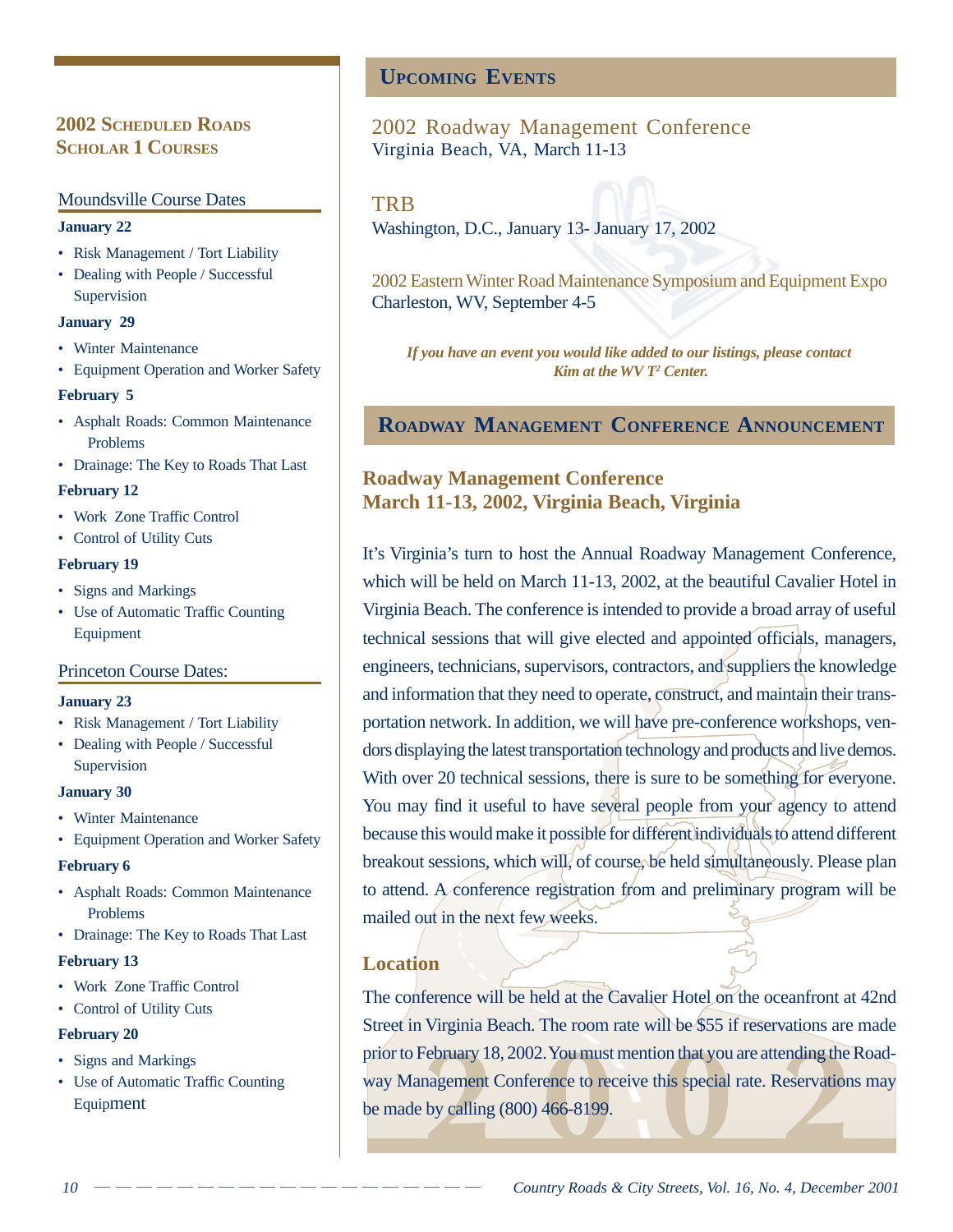# **WE WANT TO KNOW**

We are always looking to improve our program to better serve your needs. The T2 Center welcomes any ideas, comments, or suggestions you have regarding our program.

*To provide the Center with feedback, or to make changes to your mailing address, please fill out the following form and fax it to Kim at 304-293-7109, email to kcarr@wvu.edu, or mail to WV T2 Center, WVU, PO Box 6103, Morgantown, WV 26506-6103.*

- 1. Please list information you'd like to receive:
- 2. Please provide us with training workshop suggestions that would benefit you and your agency.
- 3. Please list topics for publications, videos, and/or cd-roms that you would like the Center to obtain for our lending libraries.
- 4. Please list any additional comments on how the  $T<sup>2</sup>$  Center could better serve you.
- 5. Please fill out the following to update your mailing information or to request information.

| Name:      |                                               |                                            |
|------------|-----------------------------------------------|--------------------------------------------|
| Job Title: | <u> 1980 - Andrea Andrew Maria (h. 1980).</u> |                                            |
|            | Company:                                      |                                            |
| Address:   |                                               |                                            |
| City:      | <u> 1980 - Johann Barbara, martin d</u>       | State: _____________ Zip Code: ___________ |
| Phone:     |                                               |                                            |
| E-mail:    |                                               |                                            |

**The West Virginia T2 Center is a part of the nationwide Local Technical Assistance Program (LTAP), which is funded by the Federal Highway Administration. The Center also receives funding from the West Virginia Department of Transportation.**

#### **Mission:**

**The mission of the West Virginia T2 Center is to foster a safe and efficient transportation system. The T2 Center's mandate is to improve the transportation system by improving the professional skills of those involved in highway design, construction and maintenance, and to act as a resource for them by keeping up-to-date training libraries and constantly seeking/developing new technologies.**

## **Overall Goal:**

**The Center's overall goal is to improve the transportation system by focusing on professional training, technical assistance, and information dissemination.**

**To achieve this goal, the WV T2 Center does the following:**

- Provides on-site training and demonstrations
- Publishes a quarterly newsletter
- Maintains a video and publications library
- Provides technical assistance via e-mail, telephone, fax, mail, or site visits.

*Country Roads & City Streets, Vol. 16, No. 4, December 2001*  $------------------------------------111$